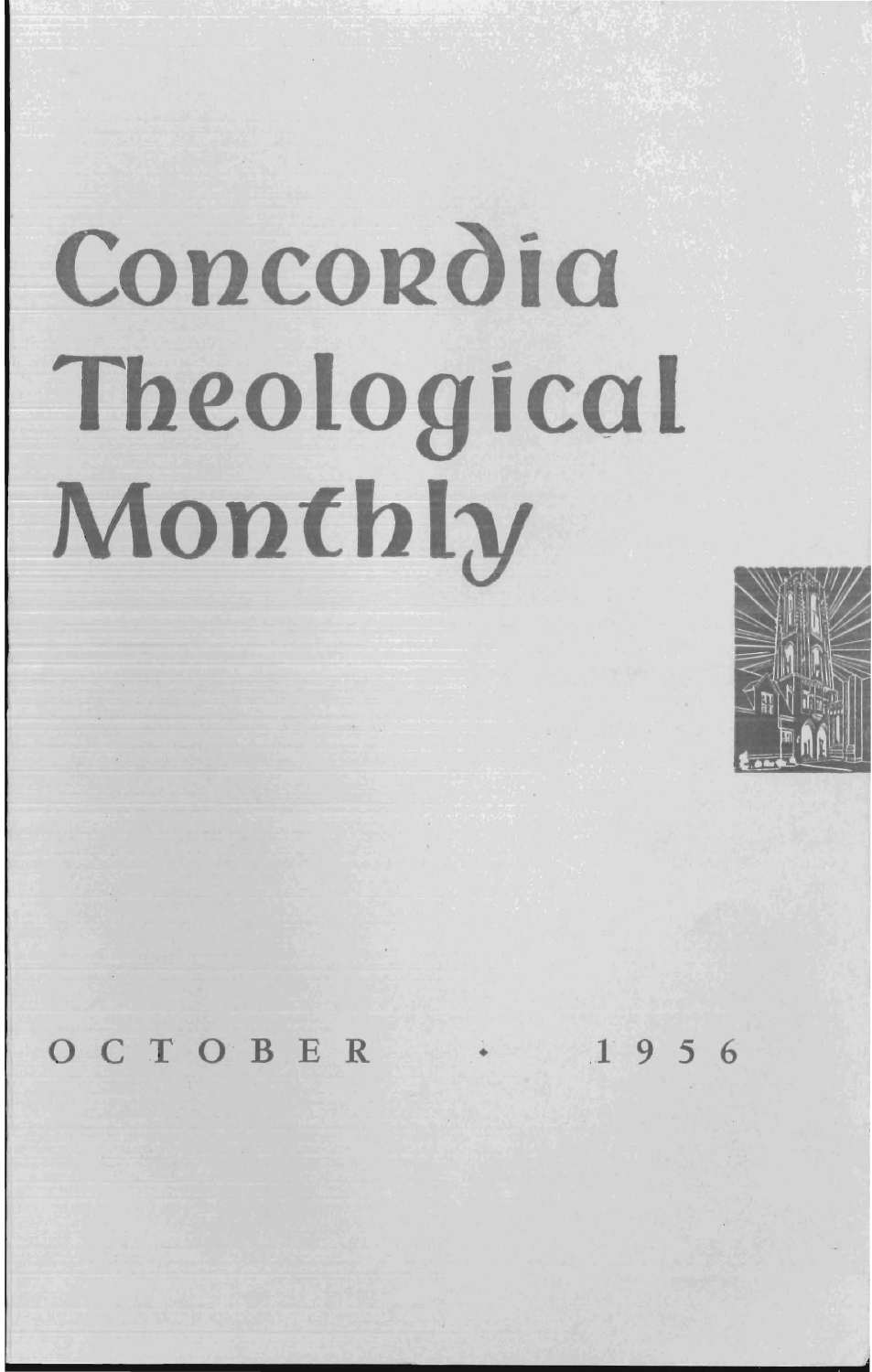# **BRIEF STUDIES**

## WHEN Is COUNSELING EFFECTIVE? As THEORY VIEWS IT

**It** is not more than a few decades ago that any systematic study of counseling techniques was undertaken. Within that time several significant advances have been made, two of these being the development of psychological tests and the development of the client-centered approach. There are others. The interest in counseling has gathered momentum with the passing years. Much is being written about the subject, more churches and agencies are doing more about it. The theoretical orientations disclosed in all this activity, of course, differ. But there seem to be certain principles acceptable to the majority. This article will concern itself with some of these recurring theoretical postulates.

# *Counseling Is Affected by the Counselor's Underlying Assumption About Personality Dynamics*

Counseling can hardly be effective without a workable and valid assumption about what people are and why they do what they do.

Many counselors see their work from the adjustment point of view. Problem solutions depend on getting the counselee to change either the environment in which he lives or *his* pattern of reacting to the environment. If you can't pass your courses, either drop out of school or study harder. There are, of course, many shades of dogma here, but the general approach assumes a person pliable enough that he can change. His inner dynamics do not enter much into the picture. This approach, while valid and useful as far as it goes, does not account for the depth of personality. It cannot handle too satisfactorily the living, wishing, hating, fearful, driving person.

While Freud can be blamed for many things, he can also be credited for introducing the idea that man has basic needs he strives to satisfy but that in the attempt to satisfy them he often meets with heavy social and personal opposition. What he cannot express, he must repress. Submerged, unconscious repressions, however, still boil and rumble around to give him all kinds of trouble. Freud's observations open the door to more dynamic understandings for counselors.

A really fresh approach for the counselor is afforded by the later development of the client-centered school of thought, originally labeled nondirective. Carl Rogers accepted the ideas of the uncon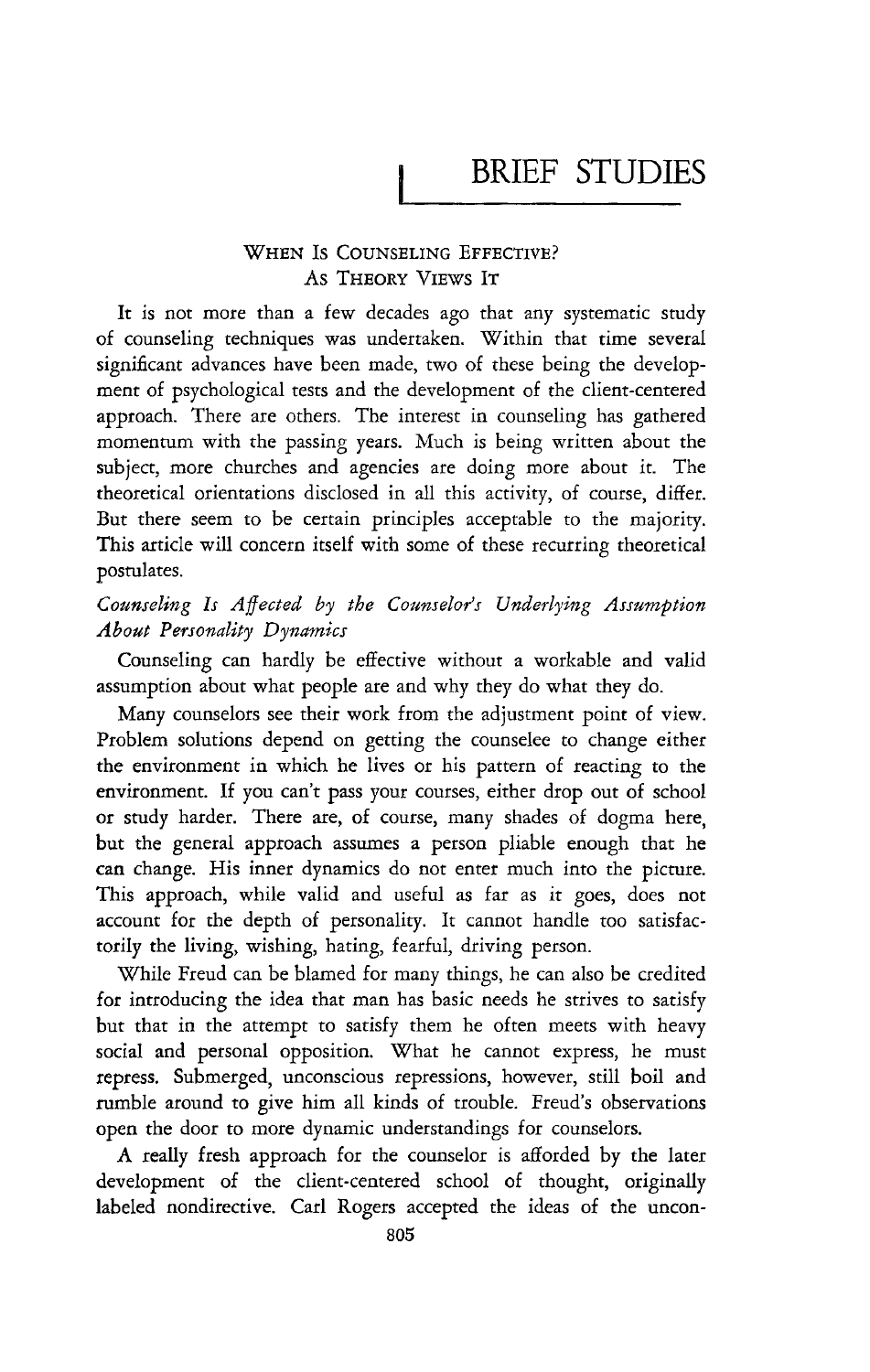scious and repression. But he, in a sense, substituted for Freud's destructive innate drives the idea that the individual has a positive force within himself that leads to growth and integration. When helped to meet and clarify his unconscious strivings, the individual has the ability to straighten himself out. Again these two views have certain validity. They are theoretical advances over the pure adjustment point of view, but, as far as the Christian is concerned, they do not yet reflect the whole story of personality nor account for everything that is true about the human being.

From experience anyone can see that life is more than releasing the inner potentialities of the individual. Life must be fitted into a complicated and exhausting scheme, a scheme which involves what is right and wrong for the personality and for the personality as it rubs against other people. As people in communion with God and alert to His revelations, assumptions about the person with whom we are working must certainly include adjustment-needs, hostile impulses, and constructive drives, but must also recognize the moral obligations, the assistance and guidance of the Holy Spirit, the end and purpose of life in God, who gave Himself for this troubled soul before us.

# *Counseling Is Made Effective When Helpful Precounseling Is Going On*

Counseling will occur only if the person in trouble feels that he can place his confidence in someone, specifically here the pastor. Thus counseling depends on certain precounseling conditions being right. There are any number of these qualifications that will encourage people to come to a potential counselor, but the most important ones center in the kind of person the counselor is.

We might distinguish three kinds, although there are others. We might describe one group of possible counselors as persons who are playing the role of their particular office. Let's say the typical picture of the pastor is one of an authority on high in whose presence the bravest soul trembles, who preaches Law fearlessly, condemns all sin forthrightly, and brooks no foolishness. A pastor may think that's the way he ought to act. He may act that way because actually he's afraid to act any other way. To act human, as he really is, would allow the parishioners to get out of hand and would thus threaten his ego, his self-esteem. Now when a person acts out such an authoritarian role, he does not accomplish what he wants. One of two things may occur. A member may grow excessively submissive to him and dependent on him, as he would to his own father. Or he may rebel against the portrayed authority, becoming spiteful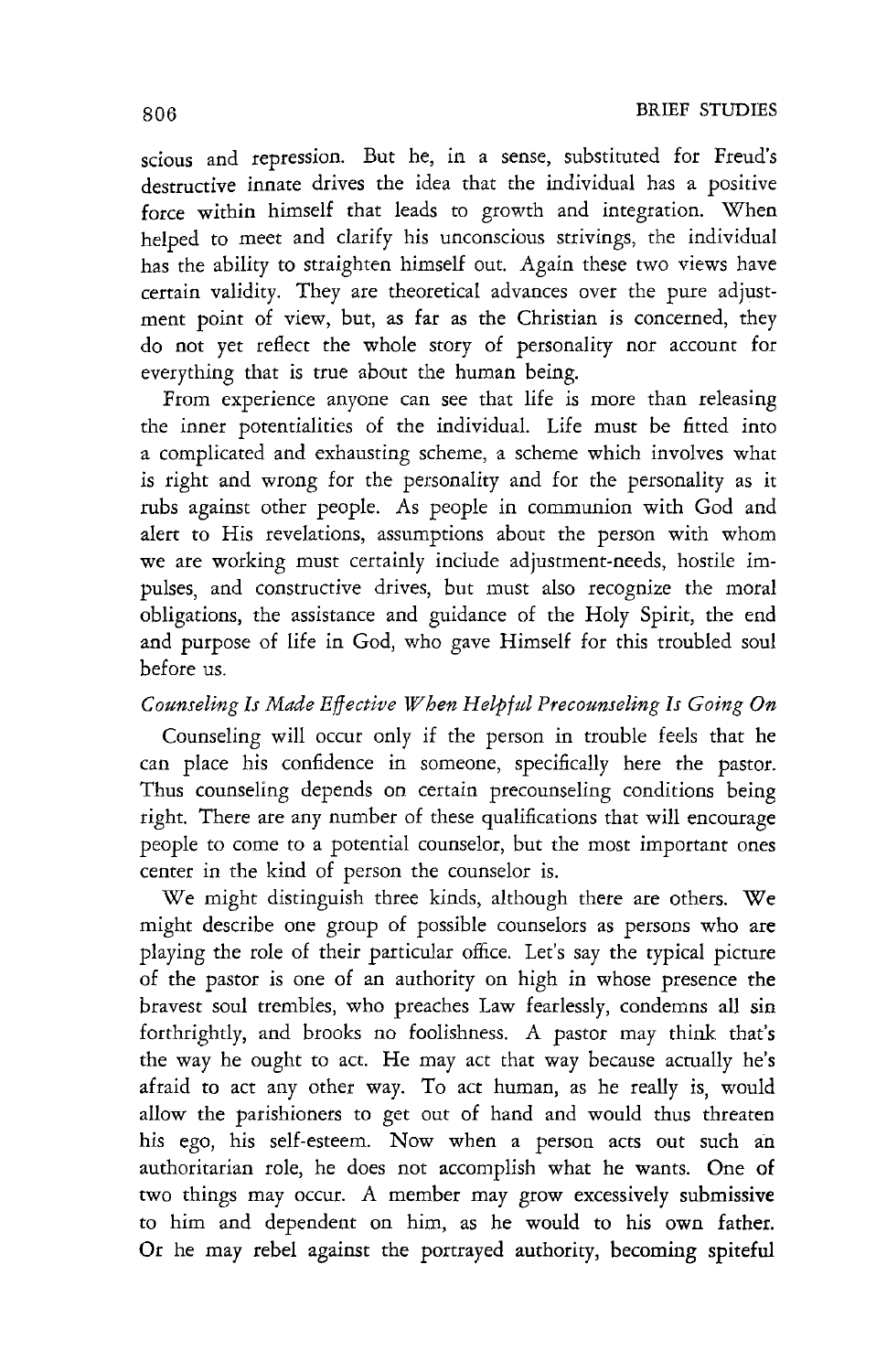and unco-operative. Either alternative does not promote good counseling relationships.

Sometimes a preacher feels that he has to get down to the level of his parishioners if he is to get along with them and they with him. He thinks that he can do this by being a good Joe, a don't-call-me-Rev. Thomson-just-call-me-Bill sort of preacher. The undue familiarity does not particularly help his position. In fact, people either like the level of fraternization, or they find it distasteful. In either case, when something is really on their mind, they won't be likely to come to someone with whom they have such a superficial standing or to someone with whom they feel ill at ease. This approach again stems from weakness. This pastor is again afraid of himself and his ability to win his people by a more genuine technique.

Precounseling will draw people when the man is sure of himself, when he is confident of his own position because of his ability, labor, and experience at the task. Beyond that confidence he must also have an honest sympathy and love for the parishioner as an individuaL His living faith in Christ must warm his life and promise warmth to the observer. He acts out no roles, he is himself. In everything that he does and says he creates confidence.

One of the qualities that build willingness to confide is consistency. One teacher has said that the ability to remain consistent in all one's dealings with people is one vital requirement for a successful ministry. It is also as vital for successful counseling. One cannot think of a pastor as one type of person at one time and another type in another situation. It then is apparent that the person is wearing a series of masks. The individual cannot be sure which mask the potential counselor will be wearing when he approaches him.

## *Effective Counseling Depends on Following Certain Principles*

Much of the theory written today develops procedures reflecting to considerable degree the client-centered orientation of Carl Rogers. We cannot elaborate fully, but a few examples will demonstrate the general line that this thinking follows.

Perhaps these few principles can most easily be pointed up by devising a hypothetical counseling situation, with a remark by the counselee and sample replies by counselors using one or the other unhappy and unprofitable approach.

The counselee, a student doing poorly in high school, says to his pastor: "I've worried about this so long. Now I simply have to tell someone. I'm not at all sure that I'm going to make the grade. I think that I should give up my studies."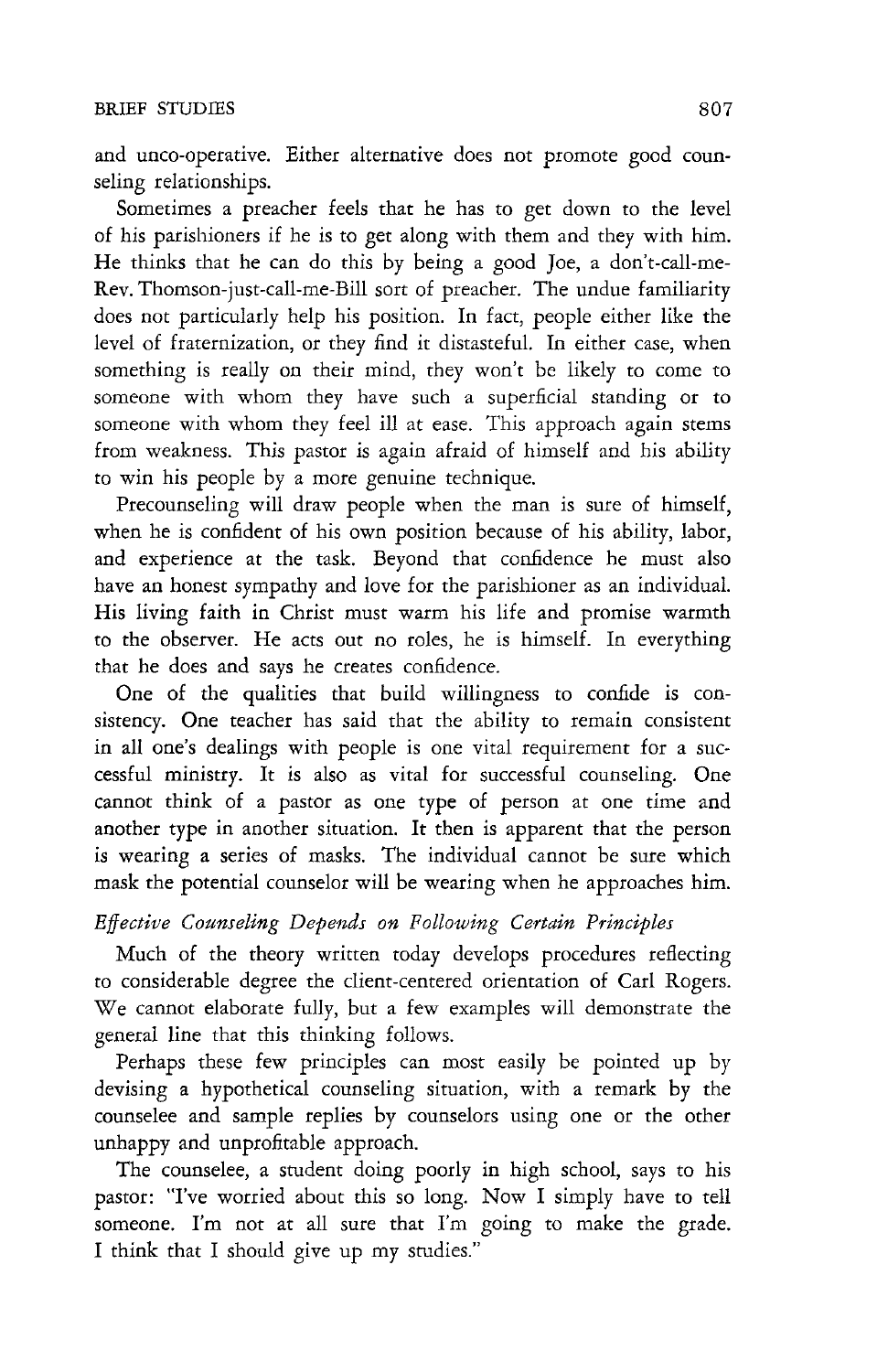One counselor replies: "Son, I've felt the same way many times. But you shouldn't give up. Once you've set your hand to a task, you should never turn back. Don't you know that God promises to guide you in everything? Don't let Him down." It is obvious that this moralistic approach will either cause the student to kick over the traces completely or will muffle a voice that should be heard now. The right and wrong of an action can be arrived at with much more effectiveness by tbe counselee himself.

Another replies to the same remarks: "Well, you've come to the right place this time. Just tell me the whole story. What's on your mind? I think that I can straighten this out for you." While overdrawn perhaps, a reply like this may lead the man to retreat into his troubled shell. Once the advice is given, he will hurriedly leave. Little or no impression has been made because he hasn't worked out the solution for himself. The course of action hasn't been really made a part of his own thinking.

A third counselor might respond: "Are you sure that you want to give up your studies?" One of the helpful suggestions that theory makes is that the counselor should reply to the meaning and feeling that the counselee expresses rather than to the intellectual content. Here the fact that he is quitting his studies is a concrete matter easy to take a hold of, but the pent-up feeling that he is now ready to vent is the more important and fruitful lead for the counselor to follow.

Another answers in this way: "I am anxious to help you." This describes the situation correctly, the counselor is truly anxious. But if he tightens up, is concerned about his ability to help and shows it, if he therefore tries to lead the discussion, he will likely wreck the counseling.

A happier reply is given by another counselor, who says simply: "You're disturbed and feel that you want to tell someone about it." The reply allows the student to go on at his own rate, in his own way, with his story as he wants to tell it. It is not coercive or moralistic. It demonstrates the counselor's interest without pressing his own role in the interview coming up. It responds to the real issue, to the meaning of the statement.

To the casual observer this method of therapy sounds very easy, and simple to the point of being ridiculous. Actually, in practice, it is not easy to reply in such a way that the counselee feels that he wants and is able to go on in unfolding this difficult, involved, and painful business. Someone who knows the rules only and hasn't mastered the